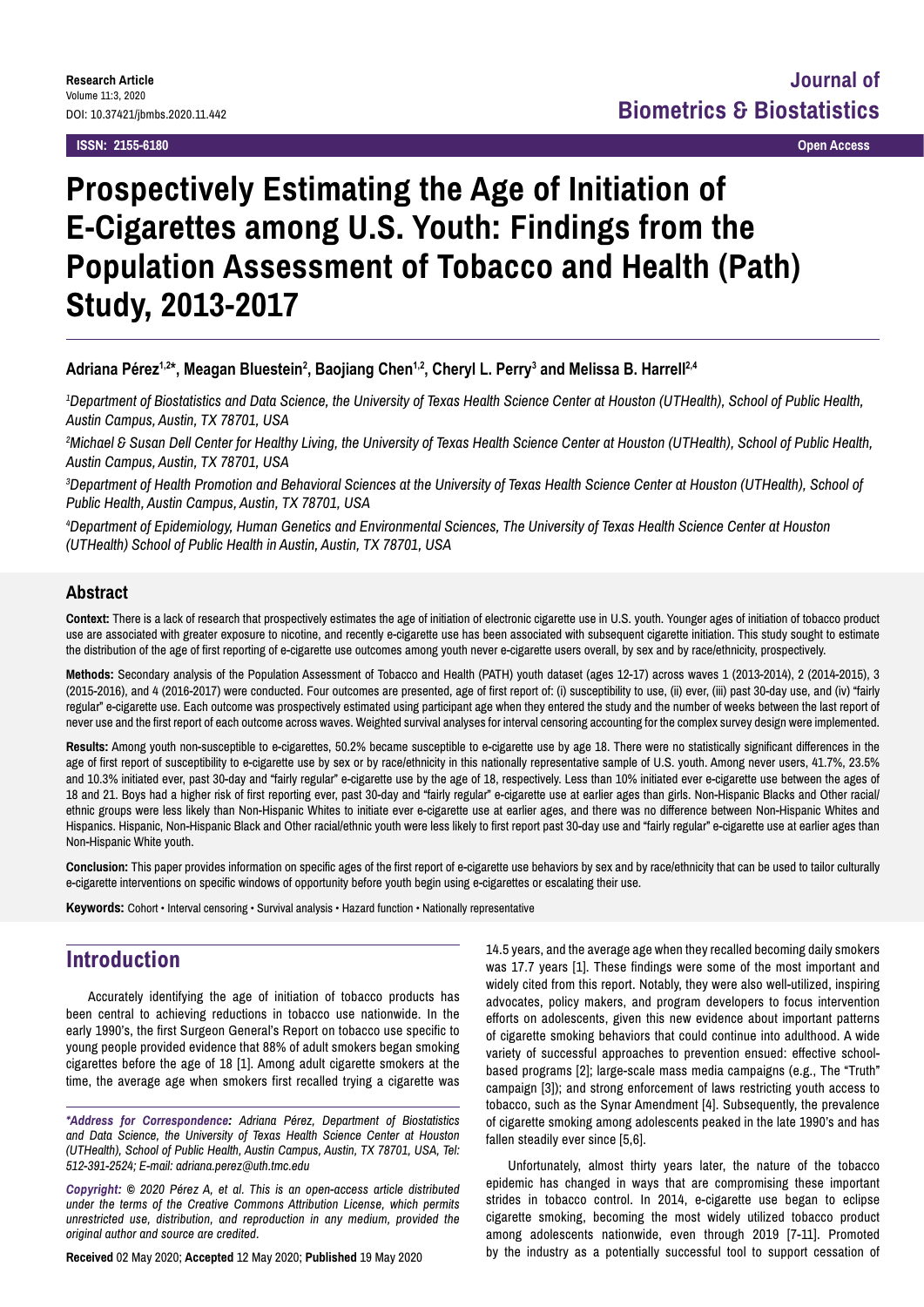cigarette smoking among adults, e-cigarettes have now reversed declines in youth tobacco use overall from previous decades [9]. Past 30-day use of e-cigarettes continued to rise from 20.8% in 2018 to 27.5% in 2019 among high school students and from 4.9% in 2018 to 10.5% in 2019 among middle school students [8,9]. This exponential rise in e-cigarette use reinforce the need for immediate intervention. The development of effective e-cigarette prevention strategies for youth could benefit from more nuanced evidence regarding the age at which specific e-cigarette behaviors become relevant to youth. Behaviors such as susceptibility to e-cigarette use, ever use, and past 30-day use, and "fairly regular" use have all been linked to the onset and progression of cigarette smoking among young people [12,13]. Curbing progression in e-cigarette use behaviors may be important to curtailing not only e-cigarette use among youth, but also tobacco use overall.

Survival analysis is a unique tool that can be used to describe not only the age of initiation, but also the cumulative risk of initiation by age. In doing so, peaks in the onset and progression of these behaviors at certain ages are identified. To date, there has only been one study estimating the hazard function of the risk of ever e-cigarette initiation by age, in 2014 [14].

Although this study addressed both ever and past 30-day e-cigarette use, it estimated the age of initiation of these behaviors by asking participants how old they were when they first used an e-cigarette, which is prone to recall bias [15,16]. Here, we provide a prospective, secondary analysis of the Population Assessment of Tobacco and Health (PATH) study [17] instead. In this study, a nationally-representative sample of youth (aged 12-17 in 2013-2014) were surveyed and followed-up across time (though 2016-2017). Because it is important to understand the full spectrum of e-cigarette use behaviors, the current study examined age of initiation (i.e., first report) of susceptibility to e-cigarette use, ever use, past 30-day use, and "fairly regular" e-cigarette use among never users of e-cigarettes at their first wave of participation in PATH. Although the measure of "fairly regular" use has been examined among adults [18], to the best of our knowledge, this is the first study to examine it among youth. This measure should help identify consistent, committed e-cigarette use [19]. In addition to estimating hazard functions, estimating the cumulative risk of the initiation of these behaviors by age among youth overall, these distributions are also reported by sex and by race/ethnicity.

# **Methods**

#### **Study design and participants**

PATH used a four-stage stratified area probability sampling design to obtain a nationally representative sample of U.S. youth and adults in 2013- 2014 (wave 1) with measurements conducted annually thereafter (wave 2: 2014-2015, wave 3: 2015-2016, wave 4: 2016-2017). Additional details about sampling methodology are described elsewhere [17]. The target population consisted of the civilian household population of individuals aged 12 and older in all 50 U.S. states; 13,651 youth (aged 12-17) completed wave 1 with a 78.4% response rate [20]. In addition, "shadow youth" (i.e., family members of PATH participants who were 9-11 years old at wave 1) were eligible to participate when they reached 12 years of age at waves 2-3; 2,091 and 2,045 12 year old youth were added as new participants to PATH in waves 2 and 3, respectively [21]. When youth turned 18, they were invited to participate in the adult measurements, instead; 1,915, 1,907, and 1,900 of youth did so from waves 2-4, respectively [21]. The response rates in PATH youth in waves 2-4 were: 87.3%, 83.3% and 79.5%, respectively [21].

This study is a secondary analysis of the youth and adult restricteduse datasets completed on the Inter-university Consortium for Political and Social Research (ICPSR) server where the data are located. Analyses of first report of susceptibility to e-cigarette use were limited to never users who were not susceptible when they entered the study in waves 1-3 (n=9,354; N= 17,637,679). Analyses of first report of ever use, past 30-day use, and "fairly regular" use includes youth never e-cigarette users who entered the PATH study at waves 1-3 (n=16,143; N=30,194,853). Outcomes were tracked longitudinally from waves 2-4. IRB approval for this study was obtained from the Committee for the Protection of Human Subjects at the University of Texas Health Science Center at Houston with number HSC-SPH-17-0368.

#### **Measures**

Four e-cigarette outcomes are presented, age of first report of: (i) susceptibility to use, (ii) ever use, (iii) past 30-day use, and (iv) "fairly regular" use of e-cigarettes.

#### **Susceptibility to use**

In PATH wave 1, the following questions were used to measure susceptibility to e-cigarette use among participants who reported never having used an e-cigarette: (i), "Have you ever been curious about using e-cigarettes?", (ii), "Do you think that you will try an e-cigarette soon?", and (iii) "If one of your best friends were to offer you an e-cigarette, would you use it?". Response options for the first question were "very curious", "somewhat curious", "a little curious", and "not at all curious". Response options for the next two questions were "definitely yes", "probably yes", "probably not" and "definitely not". In PATH waves 2-4, the susceptibility questions asked about an "electronic nicotine product" (Electronic nicotine products include e-cigarettes, vape pens, personal vaporizers and mods, e-cigars, e-pipes, e- hookahs and hookah pens.)" instead. These questions are assumed to measure the same construct. Participants who answered "not at all curious" to the first question and "definitely not" to the next two questions were considered non-susceptible. Participants who had any other combination of answers were considered susceptible to e-cigarette use.

#### **Ever use**

In wave 1, PATH measured ever e-cigarette use with the question: "Have you ever used an e-cigarette, such as NJOY, Blu, or Smoking Everywhere, even one or two times?". Response options were "yes", "no", and "I don't know". Participants who answered "no" to this question at wave 1 were included in the analytic sample. In waves 2-4, PATH, in both the youth and adult data, this question was modified: "Have you ever used an electronic nicotine product, even one or two times? (Electronic nicotine products include e-cigarettes, e-cigars, e-pipes, e-hookahs, personal vaporizers, vape pens and hookah pens.)" These questions were assumed to measure the same construct across waves. Response options included "yes", "no", and "don't know".

#### **Past 30-day use**

In waves 2-4, in both the youth and adult surveys, past 30-day e-cigarette use was measured with the question: "In the past 30 days, on how many days did you use an e-cigarette?". Numeric response options included 0-30 days and participants were considered past 30-day users if they reported e-cigarette use on 1 or more days.

#### **Fairly regular use**

In wave 2, in both the youth and adult surveys, "fairly regular" use was measured with the question: "Have you ever used e-cigarettes fairly regularly?". In waves 3 and 4, participants were instead asked: "Have you ever used electronic nicotine products fairly regularly?" These questions were assumed to measure the same construct across waves. Response options for both questions included "yes", "no", and "don't know".

#### **Age of initiation**

Age of first reporting of each e-cigarette use outcome was estimated by adding participants' age at their first PATH wave of participation (waves 1-3) to the number of weeks between relevant subsequent waves (waves 2-4) based on when the outcome was first reported for those who become users or the last report of never/non-use among those who did not report the behavior. PATH uses a derived variable for participant age at each wave, in years; age of birth is not included in the restricted-use data. In addition, PATH uses another derived variable to represent the number of weeks between waves that youth participate in. Participant age was converted from years to weeks, then added to this second variable to give us a more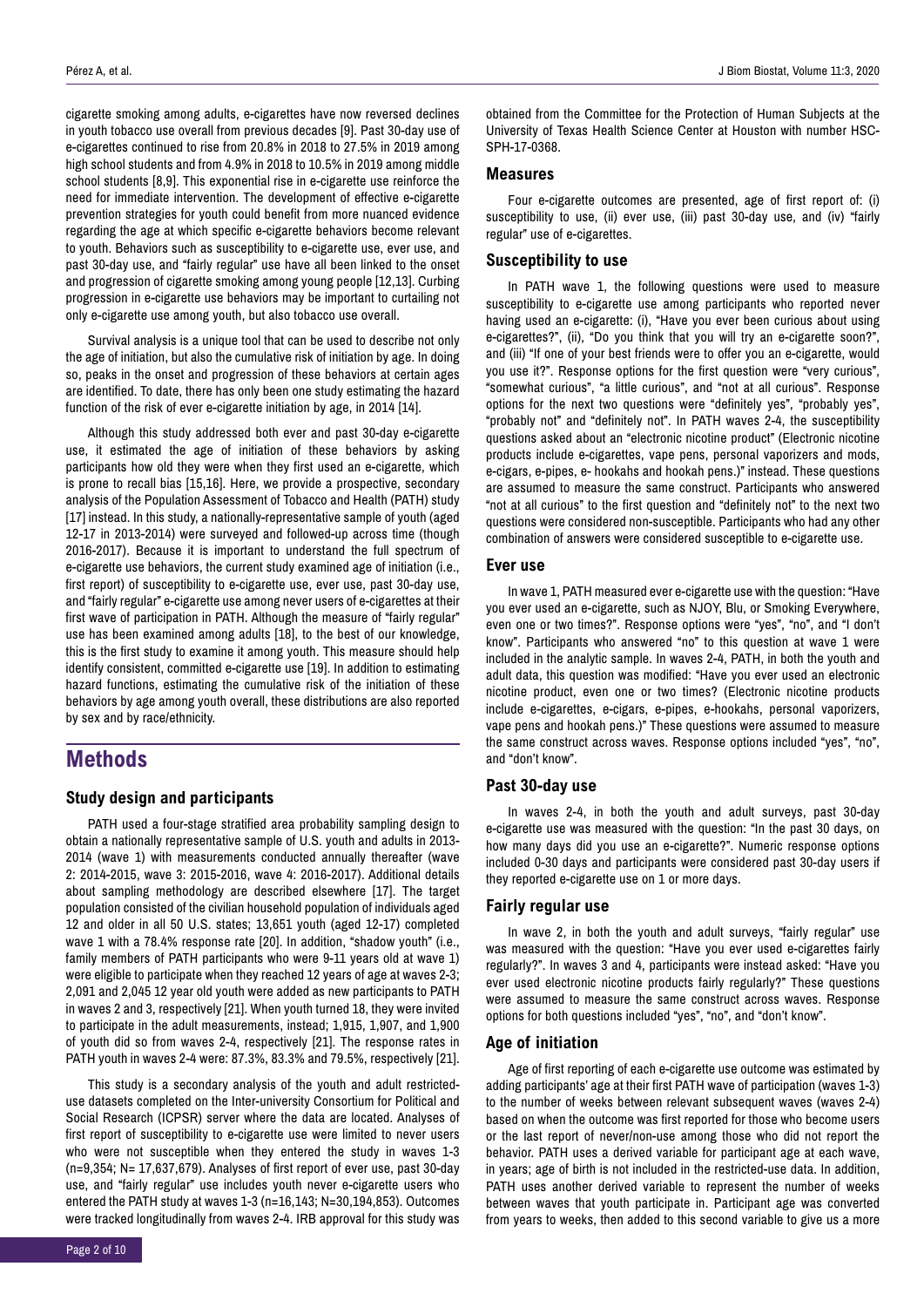precise estimate of participant age, rather than using age in years at the wave that the participant reported the outcome. Then, age was converted from age in weeks back to age in years on a continuous scale, to provide a more precise measure of age.

#### **Sex and race/ethnicity**

Answers to a question about participant sex classified participants as either boys or girls. PATH imputed sex, race and Hispanic ethnicity at wave 1 but was not imputed at waves 2 and 3 [20]. PATH used the following categories to measure participant race: White race alone, Black race alone, Asian race alone, and Other race (including multi-racial). In addition, ethnicity categorized participants as either Hispanic or Non-Hispanic. Answers to race and ethnicity questions were combined to create race/ ethnicity categories that are comparable to those in prior Surgeon General's reports [5,22] and include: Non-Hispanic White, Hispanic, Non-Hispanic Black, Non-Hispanic Other (Non-Hispanic Asian, multi-race, and other races).

#### **Statistical analysis and data management**

All statistical analyses incorporated the use of sampling weights and 100 balance repeated replicate (BRR) weights to account for PATH's complex survey design with Fay's adjustment set to 0.3 to increase estimate stability. Sampling weights were used according to each participants' first wave of entry into PATH. Statistical analyses were completed in SAS version 9.4-TSlevel1M6. Weighted frequencies and percentages are reported for categorical variables and weighted means and standard errors are reported for continuous variables. The distributions of the age of initiation with respect to the four e-cigarette use outcomes were estimated using time-to-event (survival) analyses. Weighted nonparametric survival analyses for intervalcensored data were implemented because the exact dates for each of these outcomes [23-27] were not measured in PATH. In waves 2-4, a lower and upper age bound for each outcome was calculated. For all participants, the lower age bound contained the age at the last wave where they reported non-use (or non-susceptibility) of e-cigarettes. For participants who become users, the upper age bound reflects the age between the last wave that they reported non-use and the first wave that they report use (or susceptibility).

The upper age bound for never users (or non-susceptible) was considered censored. We developed macros to estimate the overall distribution of the age of initiation for each outcome incorporating the use of the 100 replicate weights. The hazard function for each outcome was estimated overall and stratified by sex and by race/ethnicity, resulting in seven interval-censored hazard functions per outcome using the Turnbull non-parametric estimator

[28]: (i) overall, (ii) boys, (iii) girls, (iv) Non-Hispanic White, (v) Hispanic, (vi) Non-Hispanic Black, and (vii) Non-Hispanic Other. These hazard functions showing the full distribution of ages calculated within a week's precision are displayed in figures. Differences by sex and by race/ethnicity were explored by fitting weighted Cox proportional hazards regression models to interval-censored data with a piecewise constant function as the baseline hazard function. Hazard ratios (HR) and 95% confidence intervals (CI) are reported. A type I error level of 0.05 was used to determine statistical significance for all two-sided statistical tests. If there was not enough sample size for certain ages to produce stable estimates for the age of first reporting of e-cigarette outcomes the results are not shown for that age. For susceptibility to e-cigarette use, these analyses required approximately 30 hours to complete using the ICPSR server, with an additional 30 hours each for sex and 30 hours each for the race/ethnicity analyses. The number of hours was similar for the other outcomes (ever use, past 30-day use, and "fairly regular" use) resulting in a total run time of approximately 360 hours for all analyses to complete.

### **Results**

Table 1 presents demographic characteristics of PATH youth (aged 12-17) who were non-susceptible or never users of e-cigarette use at their first wave of study participation (waves 1-3, 2013-2016). There were 9,354 (N= 17,637,679) youth who were non-susceptible never e-cigarette users when they first entered the study and were included in the analysis of susceptibility to e-cigarette use. Among these participants, their mean age at wave of entry was 13.7 (SE= 0.02); 49.2% were girls, 56.5% were Non-Hispanic White, 20.4% Hispanic, 13.5% Non-Hispanic Black, and 9.6% Non-Hispanic Other. Most of these participants entered the study at wave 1 (72.3%). Overall, 16,143 (N= 30,194,853) youth never e-cigarette users were included in the analysis of the first report of ever use, past 30-day use, and "fairly regular" e-cigarette use. Among these participants, their mean age at wave of entry was 13.8 (SE= 0.01); 49.5% were girls, 52.8% were Non-Hispanic White, 23.3% Hispanic, 14.0% Non-Hispanic Black, and 9.9% Non-Hispanic Other. Most of these youth entered the study at wave 1 (73.3%).

Table 2 shows the distribution of the estimated age of initiation for each of the four outcomes overall, reported as cumulative probability written as percentages (i.e., cumulative incidence) and the full distribution of ages within a week's precision are displayed in Figure 1. By the age of 21 years, these models estimated that 65.6% as susceptible to e-cigarette use and

**Table 1.** Demographic characteristics of non-susceptible or never e-cigarette users in PATH USA youth (aged 12-17).

| <b>Variables</b>         |                                 | Non-susceptible to e-cigarette use | Never e-cigarette users<br>n=16,143; N=30,194,853 |  |
|--------------------------|---------------------------------|------------------------------------|---------------------------------------------------|--|
|                          |                                 | n=9,354; N=17,637,679              |                                                   |  |
|                          |                                 | N (Weighted%)                      | N (Weighted%)                                     |  |
| Wave of entry into study | Wave 1 (2013-2014)              | 12,760,024 (72.3)                  | 22132919 (73.3)                                   |  |
|                          | Wave 2 (2014-2015)              | 2,500,640 (14.2)                   | 3964885 (13.1)                                    |  |
|                          | Wave 3 (2015-2016)              | 2,377,015 (13.5)                   | 4097049 (13.6)                                    |  |
| Age at entry into study  | Weighted mean (SE)              | 13.7 (0.02)                        | 13.8(0.01)                                        |  |
| Sex                      | Male                            | 8,952,585 (50.8)                   | 15242424 (50.5)                                   |  |
|                          | Female                          | 8,678,900 (49.2)                   | 14939879 (49.5)                                   |  |
|                          | Missing                         | 6.194                              | 12,550                                            |  |
| Race/Ethnicity           | Non-Hispanic White              | 9,835,725 (56.5)                   | 15737490 (52.8)                                   |  |
|                          | Hispanic                        | 3,551,427 (20.4)                   | 6941729 (23.4)                                    |  |
|                          | Non-Hispanic Black              | 2,354,983 (13.5)                   | 4,162,698 (14.0)                                  |  |
|                          | Non-Hispanic Other <sup>*</sup> | 180,473 (9.6)                      | 2,949,890 (9.9)                                   |  |
|                          | Missing                         | 215,071                            | 403,046                                           |  |

Non-Hispanic Other includes asian, multi-race, etc.

¥ PATH restricted file received disclosure to publish: January 28, 2020 and March 25, 2020.United States Department of Health and HumanServices. National Institutes of Health. National Institute on Drug Abuse, and United States Department of Health and Human Services. Food and Drug Administration. Center for Tobacco Products. Population Assessment of Tobacco and Health (PATH) Study [UnitedStates] Restricted-UseFiles. ICPSR36231-v13.AnnArbor,MI: Inter-university Consortium for Political and Social Research [distributor], November 5, 2019.<https://doi.org/10.3886/ICPSR36231.v23>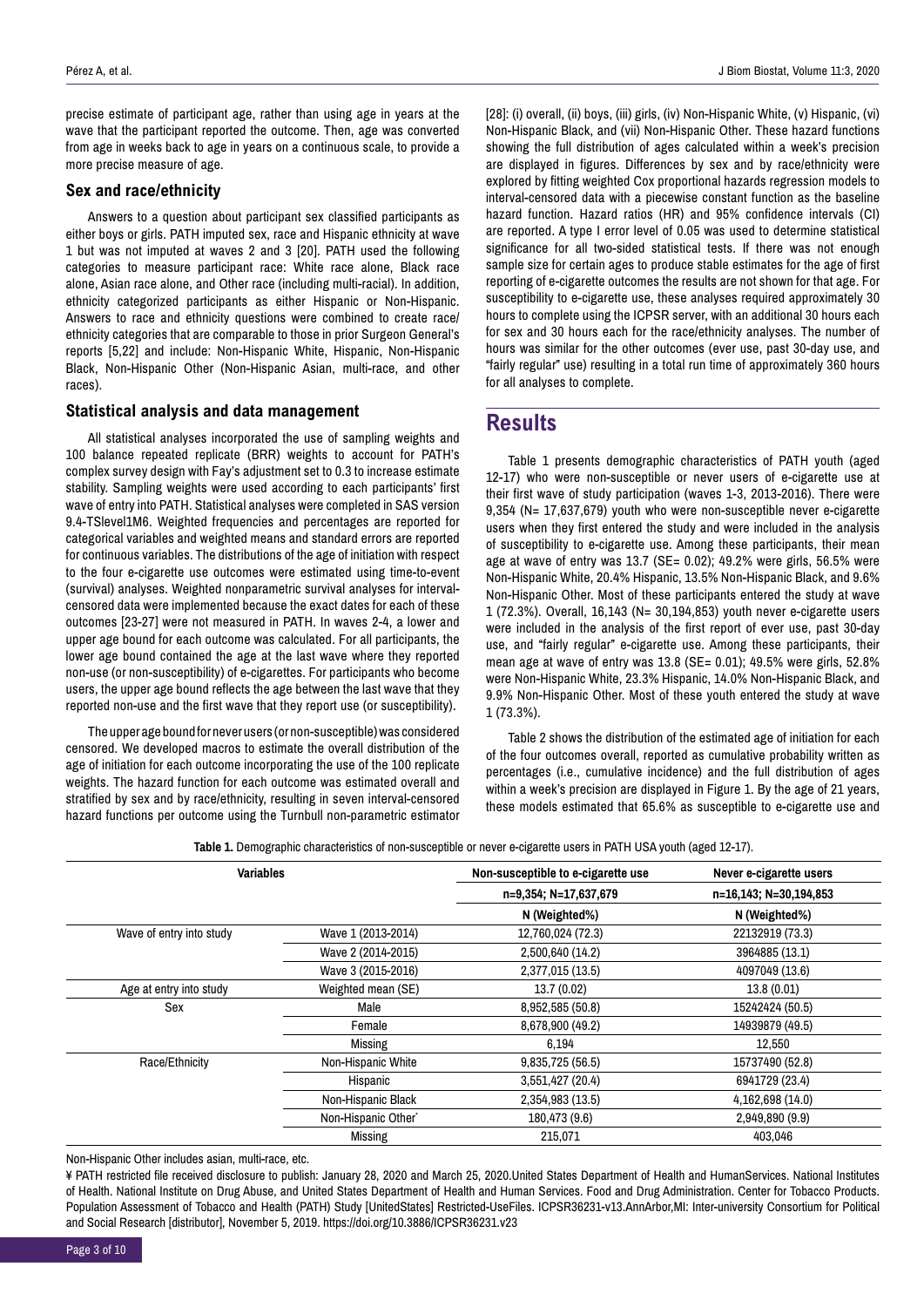**Table 2.** Estimated hazard function\* (95% confidence intervals)a of the age of initiation of e-cigarette outcomes for non-susceptible or never e-cigarette users in PATH USA youth (aged 12-17).

| Age | Susceptibility to use | Ever use         | Past 30-day use  | <b>Fairly regular use</b> |
|-----|-----------------------|------------------|------------------|---------------------------|
| 13  | 11.8% (11.0-12.6)     | $3.0(1.7-4.3)$   | $0.8(0.0-2.0)$   | $0.45\%$ (0.13-0.77)      |
| 14  | 18.9% (18.0-19.6)     | $6.6(6.1 - 7.1)$ | $2.3(1.2-3.5)$   | $1.0\%$ (0.54-1.5)        |
| 15  | 25.8% (24.7-26.9)     | 11.7 (11.0-12.4) | $4.4(3.9-4.9)$   | $2.2\%$ (1.5-2.9)         |
| 16  | 33.7% (32.5-35.0)     | 18.6 (17.4-19.9) | $7.4(6.6-8.2)$   | $3.8\%$ (3.3-4.2)         |
| 17  | 43.8% (40.6-47.0)     | 30.4 (27.6-31.2) | 13.1 (10.2-15.9) | $6.6\%$ (5.9-7.4)         |
| 18  | 50.2% (48.4-52.0)     | 41.7 (37.4-45.9) | 23.5 (22.0-25.1) | 10.3% (9.2-11.4)          |
| 19  | 53.9% (48.7-59.0)     | 43.9 (41.1-46.6) | 23.5 (21.8-25.3) | 10.8% (9.6-12.0)          |
| 20  | 57.1% (54.9-59.3)     | 47.5 (44.7-50.4) | 28.4 (26.0-30.7) | 12.4% (10.9-13.9)         |
| 21  | 65.6% (50.6-80.5)     | 51 (42.8-59.1)   | N/A              | N/A                       |

\*Hazard function is reported as weighted cumulative percentages (i.e., cumulative incidence) a: 95%CI: Turnbull 95% confidence interval

¥ PATH restricted file received disclosure to publish: January 28, 2020 and April 08, 2020.United States Department of Health and HumanServices. National Institutes of Health. National Institute on Drug Abuse, and United States Department of Health and Human Services. Food and Drug Administration. Center for Tobacco Products. Population Assessment of Tobacco and Health (PATH) Study [UnitedStates] Restricted-UseFiles. ICPSR36231-v13.AnnArbor,MI: Inter-university Consortium for Political and Social Research [distributor], November 5, 2019.<https://doi.org/10.3886/ICPSR36231.v23>



**Figure 1.** Estimated hazard function for age of intiation by e-cigarette use type.

51% as ever e-cigarette use. There was not enough initiation at age 21 to provide stable estimates for 21 years of age for past 30-day use and fairly regular e-cigarette use, but by age 20, 28.4%, and 12.4% reported these outcomes, respectively. The most notable increases in first report of susceptibility to e-cigarette use occurred at earlier ages, between 13 and 14 years and between 16 and 17 years. The most notable increases in first report of ever e-cigarette use occurred between ages 16 and 17, and 17 and 18. The most notable increase in first report of past 30-day e-cigarette use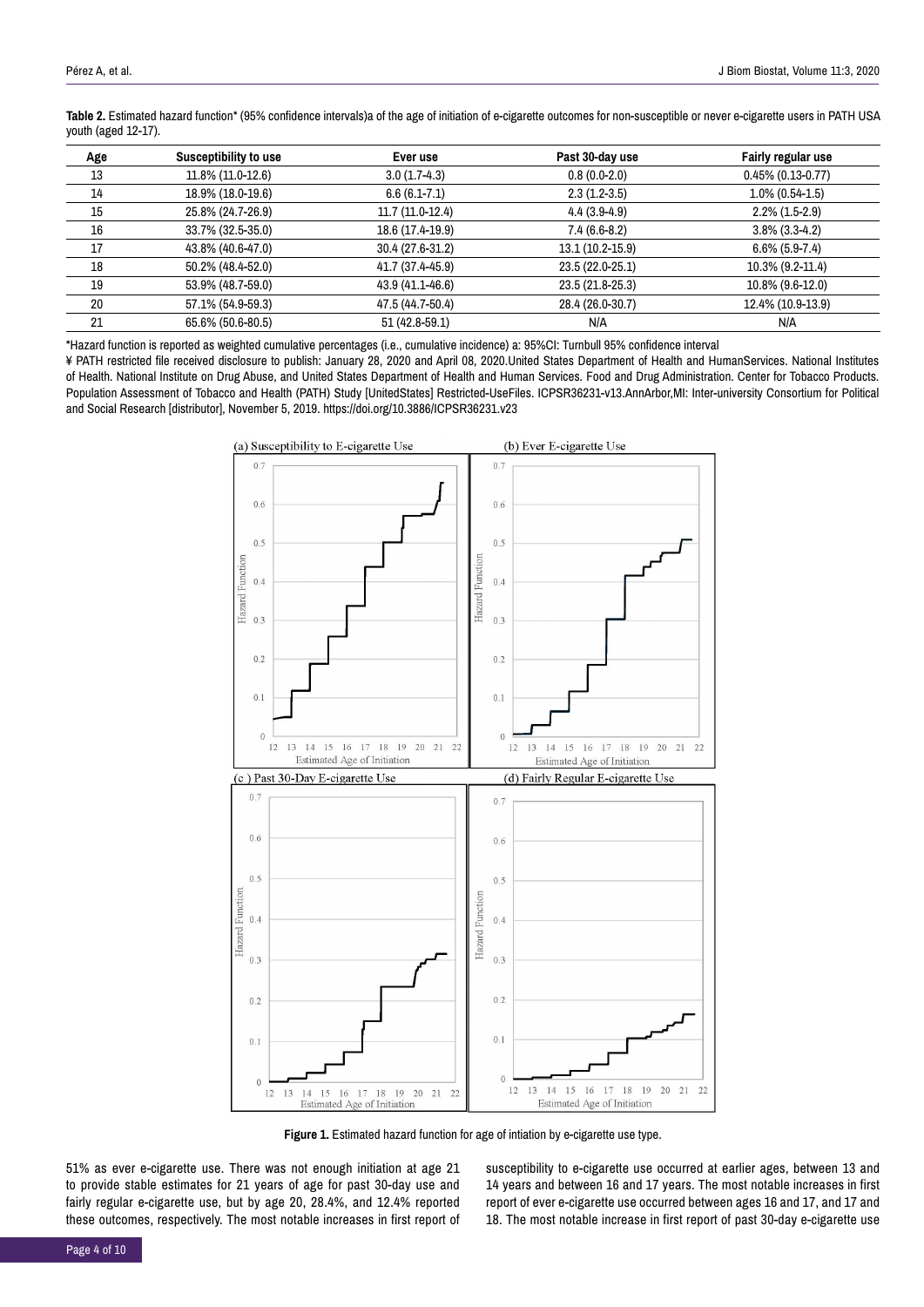occurs between ages 17 and 18. The most notable increase in first reports of "fairly regular" e-cigarette use occurred between 17 and 18 years.

Table 3 presents results from the interval-censored Cox proportional hazards models comparing the age of initiation of each e-cigarette outcome by sex. The interval-censored Cox proportional hazards models for first report of susceptibility to e-cigarette use revealed that there were no significant differences in the age of initiation by sex. Our analysis revealed that the risk of initiating ever e-cigarette use at earlier ages was 10% higher in boys compared to girls (HR: 1.10; 95%CI: 1.01-1.19). The risk of first reporting past 30-day e-cigarette use at earlier ages was 20% higher for boys compared to girls (HR: 1.20; 95%CI: 1.08-1.33). The risk of first reporting "fairly regular" e-cigarette use at earlier ages was 58% higher for boys compared to girls (HR: 1.58; 95%CI: 1.34-1.87). Figure 2 displays the full distribution of the hazard function of ever e-cigarette use, past 30 day e-cigarette use, and fairly regular e-cigarette use stratified by sex. Table 4 shows the distribution of the estimated age of initiation for each of the outcomes that were found to exhibit significant differences by sex and are reported as cumulative percentages (i.e., cumulative incidence). Findings show that the largest increase in initiation occurred between 16 and 17 years of age for both boys (12%= 31.0-18.9%) and girls (11.2%= 29.5-18.3%), respectively). Similarly, the biggest increase in first reporting past 30-day e-cigarette use occurred between 17 and 18 years for both boys (12.3%= 25.6-13.3%) and girls (8.5%= 21.3-12.8%), respectively. The biggest increase in first reporting of "fairly regular" e-cigarette use occurred between 20 and 21 years of age for boys (6.5%), but there was not enough sample size at that age for girls so no estimates are provided, but from 13- 20 years girls only exhibited minor increases in first reporting fairly regular e-cigarette use. Table 4 shows the hazard function stratified by sex and the full distribution of ages within a week's precision are displayed in Figure 2.

We also found differences in the distribution of the age of first reporting across ever, past 30-day and "fairly regular" e-cigarette use by race/ethnicity (Table 3). Our analysis revealed that the difference in the age of initiation of ever e-cigarette use between Hispanic and Non-Hispanic White youth was not statistically different. The risk of initiating ever e-cigarette use at earlier ages was 34% (HR: 0.66; 95%CI: 0.57-0.75) lower for non-Hispanic Black compared to non-Hispanic White youth, and 20% (HR: 0.80; 95%CI: 0.68-0.94) lower in Non-Hispanic other compared to Non-Hispanic White. The risk of first reporting past 30-day e-cigarette use at earlier ages was 53% (HR: 0.47; 95%CI: 0.38-0.59) lower for non-Hispanic Black, 19% (HR= 0.81; 95%CI: 0.68-0.96) lower in Non-Hispanic other, and 28% (HR: 0.72; 95%CI= 0.62-0.84) lower in Hispanic compared to Non-Hispanic White youth. Overall, the risk of first reporting "fairly regular" e-cigarette use at earlier ages was 62% (HR= 0.38; 95%CI= 0.27-0.54) lower in Non-Hispanic Black, 28% (HR= 0.72; 95%CI= 0.56-0.93) lower in Non-Hispanic other, and 40% (HR= 0.60; 95%CI= 0.49-0.75) lower in Hispanic youth compared to Non-Hispanic White. Table 4 shows the distribution of the estimated age of initiation for each of the outcomes that were found to exhibit significant differences by race/ethnicity and Figure 3 displays their corresponding full distribution of the hazard function of ever e-cigarette use, past 30-day e-cigarette use, and fairly regular e-cigarette use by race/ethnicity. We found that 13.4% (34%-20.6%) of Non-Hispanic White and 17.8% (30%- 12.1%) of Hispanic youth had the highest increase in initiation of ever









**Figure 2.** Estimated hazard function for age of intiation by e-cigarette use, stratified by sex: boys are the dotted line and girls are the black line.

Table 3. Hazard function (95% confidence interval) for each e-cigarette initiation outcome by sex and by race/ethnicity for non-susceptible or never e-cigarette users in PATH USA youth (aged 12-17).

| <b>Variables</b>                | Susceptibility to use | Ever use            | Past 30-day use     | <b>Fairly regular use</b> |
|---------------------------------|-----------------------|---------------------|---------------------|---------------------------|
| <b>Sex</b>                      |                       |                     |                     |                           |
| Female                          | 1.00                  | 1.00                | 1.00                | 1.00                      |
| Male                            | $0.98(0.90 - 1.06)$   | 1.10(1.01, 1.19)    | 1.20(1.08, 1.33)    | 1.58(1.34, 1.87)          |
| <b>Race/Ethnicity</b>           |                       |                     |                     |                           |
| Non-Hispanic White              | 1.00                  | 1.00                | 1.00                | 1.00                      |
| Hispanic                        | $1.09(1.00-1.19)$     | $0.86(0.68-1.09)$   | $0.72(0.62 - 0.84)$ | $0.60(0.49-0.75)$         |
| Non-Hispanic Black              | $0.98(0.87 - 1.11)$   | $0.66(0.57-0.75)$   | $0.47(0.38-0.59)$   | $0.38(0.27 - 0.54)$       |
| Non-Hispanic Other <sup>*</sup> | 1.07(0.92(1.23))      | $0.80(0.68 - 0.94)$ | $0.81(0.68 - 0.96)$ | $0.72(0.56-0.93)$         |

\*Non-Hispanic Other includes asian, multi-race, etc.

¥PATH restricted file received disclosure to publish: January 28, 2020. United States Department of Health and HumanServices. National Institutes of Health. National Institute on Drug Abuse, and United States Department of Health and Human Services. Food and Drug Administration. Center for Tobacco Products. Population Assessment of Tobacco and Health (PATH) Study [UnitedStates] Restricted-UseFiles. ICPSR36231-v13.AnnArbor,MI: Inter-university Consortium for Political and Social Research [distributor], November 5, 2019.<https://doi.org/10.3886/ICPSR36231.v23>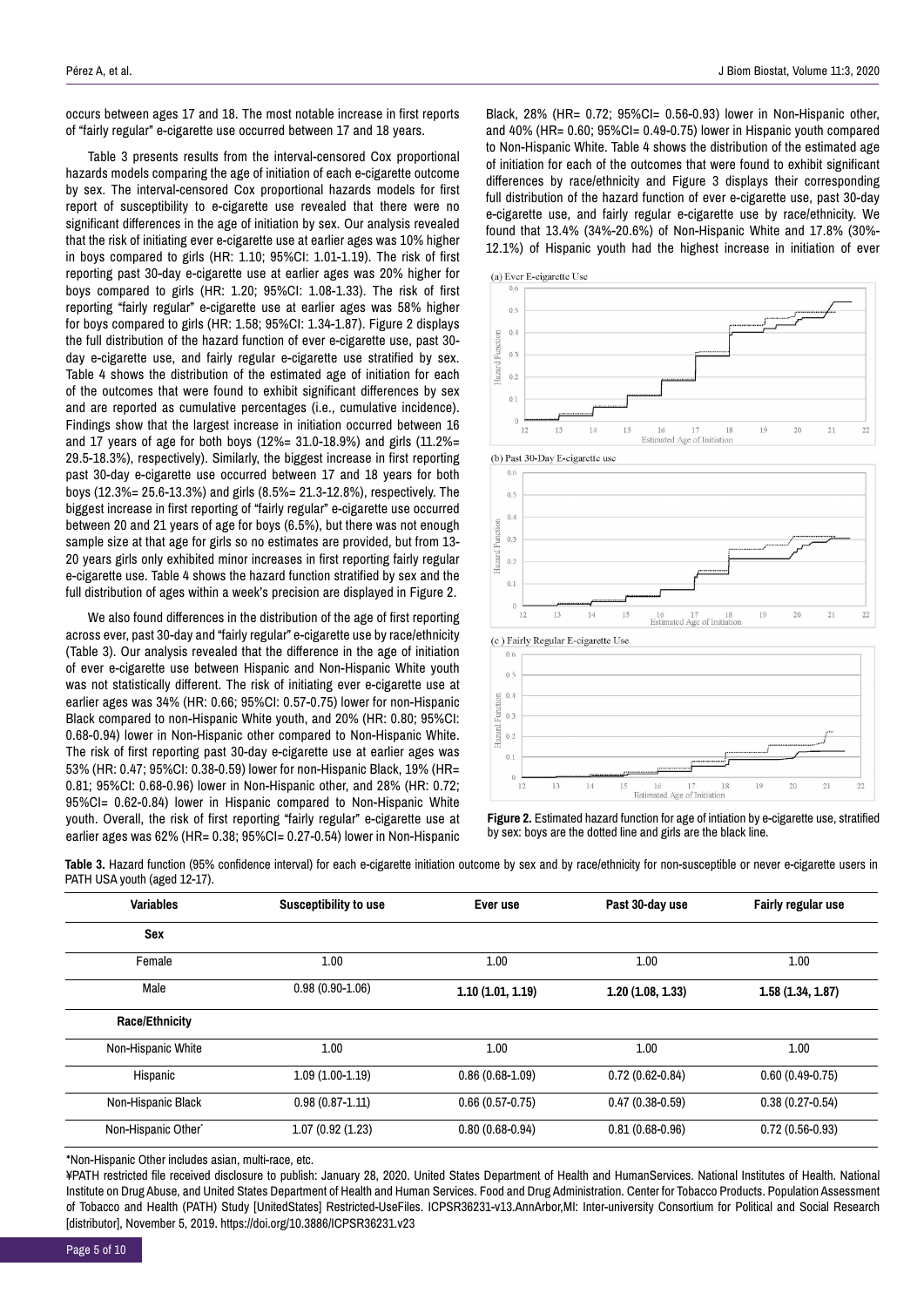**Table 4.** Estimated hazard function\* (95% confidence interval) of age of initiation of e-cigarette outcomes for never e-cigarette user PATH USA youth (aged 12-17) by sex and by race/ethnicity.

| Age                                          | <b>Sex</b>                         |                     | <b>Race/Ethnicity</b>     |                    |                           |                     |  |
|----------------------------------------------|------------------------------------|---------------------|---------------------------|--------------------|---------------------------|---------------------|--|
|                                              | Male                               | Female              | <b>Non-Hispanic White</b> | <b>Hispanic</b>    | <b>Non-Hispanic Black</b> | Non-Hispanic Other" |  |
|                                              | Initiation of ever e-cigarette use |                     |                           |                    |                           |                     |  |
| 13                                           | $3.5\%$ (2.2-4.8)                  | $2.6\%$ (0.0-5.4)   | $2.4\%$ (0.0-5.0)         | $3.1\%$ (2.2-4.5)  | 2% (0.60-3.3)             | $2.9\%$ (0.0-5.9)   |  |
| 14                                           | $6.9\%$ (4.0-9.7)                  | $6.3\%$ $(5.4-7.1)$ | 7% (5.3-8.7)              | $7.1\%$ (4.6-9.5)  | $4.2\%$ (0.0-8.4)         | $5.8\%$ (4.6-7.0)   |  |
| 15                                           | 11.8% (11.0-12.7)                  | 11.6% (10.5-12.7)   | 12.8% (11.8-13.8)         | 12.1% (10.6-13.6)  | 7.2% (1.0-13.5)           | $9.8\%$ (4.8-14.8)  |  |
| 16                                           | 18.9% (15.7-22.2)                  | 18.3% (16.7-19.9)   | 20.6% (18.5-22.7)         | 12.1% (7.6-17.0)   | 12.6% (8.6-16.7)          | 17.5% (11.9-23.3)   |  |
| $17\,$                                       | 31.0% (25.8-36.2)                  | 29.5% (25.3-33.6)   | 34% (29.2-38.8)           | 30% (23.3-36.8)    | 20.2% (13.6-26.8)         | 17.8% (12.5-23.1)   |  |
| 18                                           | 43.3% (35.8-50.8)                  | 39.0% (33.6-44.4)   | 43.5% (39.8-47.3)         | 36.5% (26.5-46.6)  | 27.1% (14.0-40.2)         | 30.2% (19.8-40.7)   |  |
| $19\,$                                       | 43.8% (39.7-47.9)                  | 41.9% (38.6-45.1)   | 47.6% (42.0-53.1)         | 43.1% (40.0-46.6)  | 35.8% (32.0-40.0)         | 39% (33.5-44.5)     |  |
| 20                                           | 49.3% (46.1-52.4)                  | 46.0% (42.3-49.7)   | 48.4% (45.0-51.8)         | 48% (43.4-52.7)    | 45.8% (37.0-54.5)         | 46.9% (39.0-54.9)   |  |
| 21                                           | N/A                                | 53.8% (39.2-68.4)   | N/A                       | 58.7% (41.2-76.1)  | N/A                       | N/A                 |  |
| Initiation of past 30-day e-cigarette use    |                                    |                     |                           |                    |                           |                     |  |
| $13\,$                                       | $1.1\%$ (0.0-2.4)                  | $0.8\%$ (0.37-1.3)  | $1.1\%$ (0.76-1.4)        | $1.1\%$ (0.5-1.6)  | $0.5\%$ (0.1-0.8)         | $0.9\%$ (0.0-1.7)   |  |
| 14                                           | $2\%$ (0.0-4.2)                    | 2.1% (0.77-3.4)     | $1.9\%$ (0.0-4.2)         | 2% (0.6-3.4)       | $0.8\%$ (0.1-1.6)         | $2.2\%$ (0.7-3.6)   |  |
| 15                                           | $4.6\%$ (3.8-5.4)                  | $4.2\%$ (3.6-4.9)   | $5.6\%$ (4.7-6.4)         | $3.6\%$ (2.6-4.6)  | $1.3\%$ (0.2-2.4)         | $4.6\%$ (2.2-7.0)   |  |
| 16                                           | $7.5\%$ (6.4-8.7)                  | $7.3\%$ (5.6-9.0)   | $9.4\%$ (8.1-10.7)        | $5.6\%$ (4.5-6.6)  | $2.7\%$ (0.2-5.2)         | $7.8\%$ (5.2-10.3)  |  |
| 17                                           | 13.3% (9.4-17.2)                   | 12.8% (8.7-17.0)    | 16.1% (12.0-20.2)         | $6.9\%$ (3.9-9.9)  | $5.3\%$ (1.5-9.0)         | 12.6% (5.2-20.0)    |  |
| 18                                           | 25.6% (22.8-28.4)                  | 21.3% (19.5-23.0)   | 26.4% (24.1-28.6)         | 22% (18.0-25.7)    | 12.7% (5.4-19.9)          | 21.5% (13.3-30.0)   |  |
| 19                                           | 26.3% (22.6-29.9)                  | 21.3% (19.5-23.0)   | 26.4% (24.2-28.6)         | 22% (19.2-24.7)    | 15.6% (12.5-18.7)         | 22.2% (16.8-27.6)   |  |
| 20                                           | 31.4% (28.5-34.2)                  | 25.8% (22.2-29.3)   | 30.4% (26.7-34.1)         | 27.3% (22.7-31.9)  | 22% (16.1-27.8)           | 31.3% (24.7-37.9)   |  |
| Initiation of fairly regular e-cigarette use |                                    |                     |                           |                    |                           |                     |  |
| 13                                           | $0.6\%$ (0.2-0.9)                  | $0.3\%$ (0.0-0.8)   | $0.5\%$ (0.0-0.9)         | $0.4\%$ (0.0-0.9)  | $0.1\%$ (0.0-0.2)         | $0.6\%$ (0.2-1.0)   |  |
| 14                                           | $1.4\%$ (0.7-2.1)                  | $0.4\%$ (0.0-0.8)   | $1.1\%$ (0.6-1.6)         | $0.8\%$ (0.0-1.6)  | $0.5\%$ (0.1-0.8)         | $1.5\%$ (0.0-3.0)   |  |
| 15                                           | $2.6\%$ (1.5-3.8)                  | $1.2\%$ (0.4-2.1)   | $2.6\%$ (1.7-3.4)         | $1.9\%$ (1.1-2.8)  | $1.2\%$ (0.0-2.5)         | $2.2\%$ (0.9-3.4)   |  |
| 16                                           | $4.5\%$ (3.8-5.2)                  | $3.0\%$ (2.5-3.5)   | $4.6\%$ (3.9-5.4)         | $3.2\%$ (1.0-5.4)  | $1.4\%$ (0.7-2.1)         | $4.2\%$ (2.6-5.8)   |  |
| 17                                           | $7.9\%$ (6.4-9.4)                  | $5.5\%$ (2.9-8.1)   | $8.4\%$ (5.6-11.1)        | $5.1\%$ (3.9-6.2)  | $3.5\%$ (1.7-5.2)         | $5.4\%$ (3.5-7.4)   |  |
| $18\,$                                       | 12.2% (10.6-13.9)                  | $6.3\%$ (4.1-8.5)   | 13.1% (11.5-14.7)         | $7.7\%$ (4.3-11.1) | $5.2\%$ (1.4-9.0)         | 10.6% (7.1-14.0)    |  |
| $19\,$                                       | 12.2% (10.6-13.9)                  | 8.9% (7.4-10.2)     | 13.1% (11.4-15.0)         | 8.0% (5.8-10.2)    | $6.8\%$ (4.4-9.1)         | 10.6% (7.2-14.0)    |  |
| 20                                           | 15.8% (13.6-18.0)                  | $9.7\%$ (7.8-11.6)  | 16.2% (13.7-18.7)         | $9.6\%$ (7.1-12.1) | 8.5% (2.6-14.4)           | 13.9% (6.3-21.6)    |  |
| 21                                           | 22.3% (9.4-35.2)                   | N/A                 | N/A                       | 17.5% (1.9-33.0)   | N/A                       | N/A                 |  |

\*Hazards are reported as weighted cumulative percentages (i.e., cumulative incidence).

95%CI: Turnbull 95% confidence interval.

\*\*Non-Hispanic Other includes asian, multi-race, etc.

N/A: there was not enough sample size to produce a stable probability estimate at this age.

¥PATH restricted file received disclosure to publish: January 28, 2020 and April 08, 2020.United States Department of Health and HumanServices. National Institutes of Health. National Institute on Drug Abuse, and United States Department of Health and Human Services. Food and Drug Administration. Center for Tobacco Products. Population Assessment of Tobacco and Health (PATH) Study [UnitedStates] Restricted-UseFiles. ICPSR36231-v13.AnnArbor,MI: Inter-university Consortium for Political and Social Research [distributor], November 5, 2019. https://doi.org/10.3886/ICPSR36231.v23

e-cigarette use between ages 16 and 17 years old. Non-Hispanic other had 12.8% (30.2-17.8%) as the highest increase in initiation between ages 17 and 18 years old. Non-Hispanic Black had 10% (45.8-35.8%) as the highest increase in initiation between ages 19 and 20. For past 30-day e-cigarette use, 10.3%(26.4%-16.1%) of Non-Hispanic White, 15.1%(22%-6.9%) of Hispanics, and 7.4%(12.7%-5.3%) of Non-Hispanic Black youth exhibit the highest increase in first reporting between ages 17 and 18 years old, while 9.1%(13.%-22.2%) of Non-Hispanic other youth exhibit the biggest increase between ages 19 and 20. For fairly regular e-cigarette use, 4.7% (13.1- 8.4%) of Non-Hispanic White and 5.2% (10.6%-5.4%) of Non-Hispanic other had the highest increase in first reporting between ages 17 and 18, 7.9% of Hispanic youth had the highest increase in first reporting between ages 20 and 21, and Non-Hispanic Black youth had steady increases in initiation (ages 13-20 years old). Table 4 shows the hazard function stratified by race/ethnicity and the full distribution of ages within a week's precision are displayed in Figure 3.

# **Discussion**

This study is the first to provide prospective estimates for the distribution of the ages of initiation (i.e. first report) for susceptibility to e-cigarettes, ever use of e-cigarettes, past 30-day use of e-cigarettes, and "fairly regular" use of e-cigarettes among youth (12-17 years old) in the USA from 2013-2017 who were non-susceptible to e-cigarettes and/or had never used e-cigarettes at their first wave of PATH participation. Age of first reporting of the different e-cigarette use behaviors is an important factor to explore, and we have identified the ages at which youth are most vulnerable to first report these e-cigarette use behaviors. Historically, the first time that individuals use a tobacco product is typically before they turn 18 [29-36]. The information provided about the age of first reporting of four e-cigarette use outcomes is important to tobacco regulatory science, as age defines the legal ability to buy tobacco products. As of December 20, 2019 [37]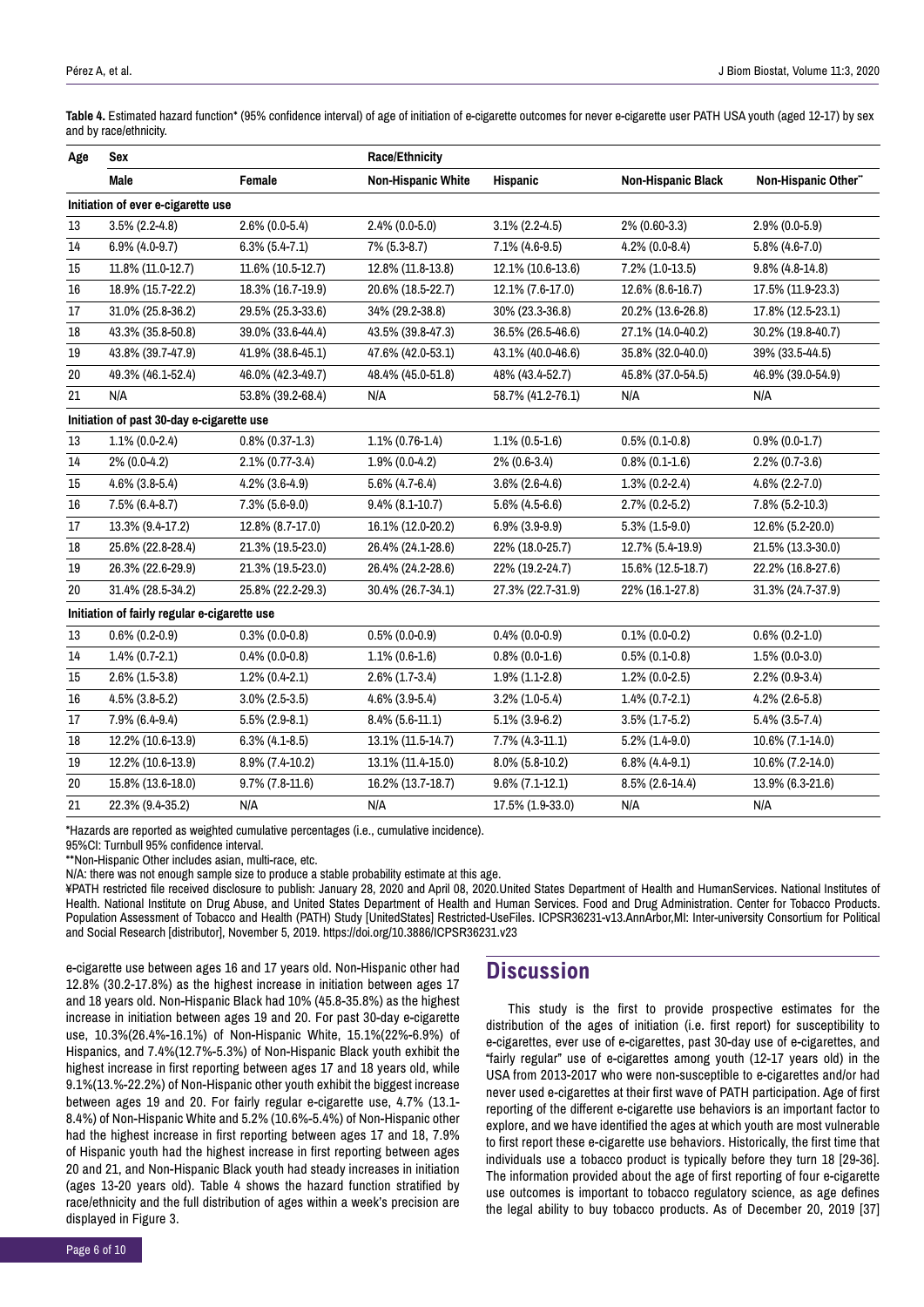

**Figure 3.** Estimated hazard function for age of intiation by e-cigarette use.

the legal age to purchase tobacco is now 21. Prior to this time, during the period under study here (2013-2017), the legal age to purchase tobacco products was 18. Our estimates of age of initiation presented here serve as a reference point that might be compared in the future with any evaluation of the Tobacco21 law [37], nationwide.

Susceptibility to any tobacco product has been validated to be an indicator of later tobacco product use [38], and measuring susceptibility helps to identify youth who are vulnerable to tobacco products use in a timely manner before they initiate the behavior [38]. A previous longitudinal study of e-cigarette use in middle and high school students found that among never e-cigarette users in 2013, susceptibility to e-cigarette use was an independent predictor of actual e-cigarette initiation 6 months later [39], indicating that susceptibility is an accurate predictor of subsequent e-cigarette use. However, it should be noted that Bold et al. [39] used two similar questions to measure susceptibility instead of the three questions used in PATH [38]. Susceptibility to e-cigarette use is an important factor to explore because among youth (12-17 years old) who have never used e-cigarettes, 38.1% reported susceptibility to e-cigarette use in 2013-2014 [40], while a different research study of middle and high school students from 2018 found that 45.0% reported that they are susceptible to e-cigarette use in 2019 [8]. In our study, we extend these findings by reporting the risk of first reporting susceptibility among participants who were previously non-susceptible by age. Importantly, we found that the risk of first reporting susceptibility to e-cigarette use among participants who were previously non-susceptible and never users of e-cigarettes was 33.7% by age 16, 43.8% by age 17, and 50.2% by age 18. For tobacco regulatory science, the specific risk of becoming susceptible identifies the appropriate window to implement intervention programs to prevent youth from using e-cigarettes. This indicates that waiting an additional year for a prevention campaign that communicates the health risks associated with e-cigarette use, from 16 to 17 years old represents a 10.1% increase in the risk of becoming susceptible to e-cigarette use, and is likely too late to have an impact on

those susceptible youth. PATH has previously reported that 27.4% of their 2013-2014 wave 1 youth sample were susceptible to e-cigarette use, and while they found that older adolescents (15-17 years) had increased odds of any tobacco product use compared to younger adolescents (12-14 years) [40], until our study, the age at which non-susceptible youth first reported susceptibility to e-cigarettes remained unclear. Prevention interventions specific to e-cigarette use should clearly begin prior to age 16.

Since e-cigarettes entered the U.S. market in 2007, their popularity has increased exponentially among youth from 2011 to 2019 [7-9]. We reported in a previous analysis of PATH that among youth never users of e-cigarettes (ages 12-17 years old in 2013-2014), 8.6% reported e-cigarette initiation (ever use), and 2.4% reported past 30-day e-cigarette initiation one year later (2014-2015) [41]. Recently in PATH, among 12-17 year old never users of e-cigarettes in 2013-2014, 6.4% reported past 30-day e-cigarette initiation in either 2014-2015 or 2015-2016. Our findings extend this previous work by prospectively obtaining the distribution of the age of initiation for up to 4 years of follow-up rather than incidence after only 1 year. We estimated the risk initiating ever e-cigarette use by age 17 was 30.4% and the risk for youth to first report past 30-day e-cigarette use by age 17 was 13.1%. This indicates that the risk of initiating e-cigarette use at younger ages has increased across time, in just a few years as they have gained popularity.

While some studies have reported the average age of e-cigarette initiation [14,42,43] among youth, these studies all relied on self-reports, which are subject to recall bias [15,16]. In addition, these studies examined age of initiation cross-sectionally among e-cigarette users via the recalled age of initiation [8,9,14,42,43]. Recently, PATH reported cross-sectional analysis of the prevalence of initiation of e-cigarettes per year from 2013-2016 [44]. Our study is the first to circumvent these methodological shortcomings by prospectively estimating age of initiation among never users of e-cigarettes and following their e-cigarette use outcomes longitudinally from 2013 through 2017. A national study of middle and high school students (NYTS) from 2014-2016 [43] found that 22.8% of these students (9-18 years old) reported ever e-cigarette use with a weighted median recalled age of e-cigarette initiation of 14.1 years (weighted Interquartile range (IQR)= 12.6-15.4 years) among those who had ever used e-cigarettes (n= 12,904) [43]. This is a marked difference from our study, which estimated between 2014-2017 that only 6.6% (95%CI= 6.1- 7.1) of youth initiated ever e-cigarette use by 14 years. However, a different research study which used data from the 2014 NYTS (11-19 year olds), did a survival analysis for the recalled age of e-cigarette initiation and found that 45.29% initiated ever e-cigarette use by age 18 [14]. This is similar to our finding of 41.7% (95%CI: 37.4- 45.9) of e-cigarette initiation by 18 years of age. This difference in findings could be explained by the fact that survival analysis takes into account the age of the non-users, and we believe that survival analysis is a more accurate way to measure age of initiation as age is part of the outcome in combination with initiation.

It is important to note that cross-sectional analyses of NYTS data from 2014-2018 which analyzed 16 and 17 year olds at each year of data collection only, found that the recalled age of e-cigarette initiation has changed, with 8.8% reporting e-cigarette initiation at 14 years or younger in 2014 and 28.6% reporting e-cigarette initiation at 14 years or younger in 2018 [42]. Thus, the reporting of different ages of initiation may reflect differences in e-cigarette availability and popularity as the years progress. Future research with subsequent waves of PATH data is needed in order to compare these results.

Using "past 30-day" e-cigarette use as a measure for "current" e-cigarette use has been criticized because it may not accurately capture habitual e-cigarette users [45-47], however, this measure was included in the current study for comparison purposes to previous Surgeon General's Reports [5,48,49]. Given that we prospectively examined the age of initiation of the first report of past 30-day use, as well as first report of "fairly regular" use among youth who had never used e-cigarettes, the nature of our study has made it impossible to find other studies to compare to, as no one has previously studied the age of first reporting of these outcomes prospectively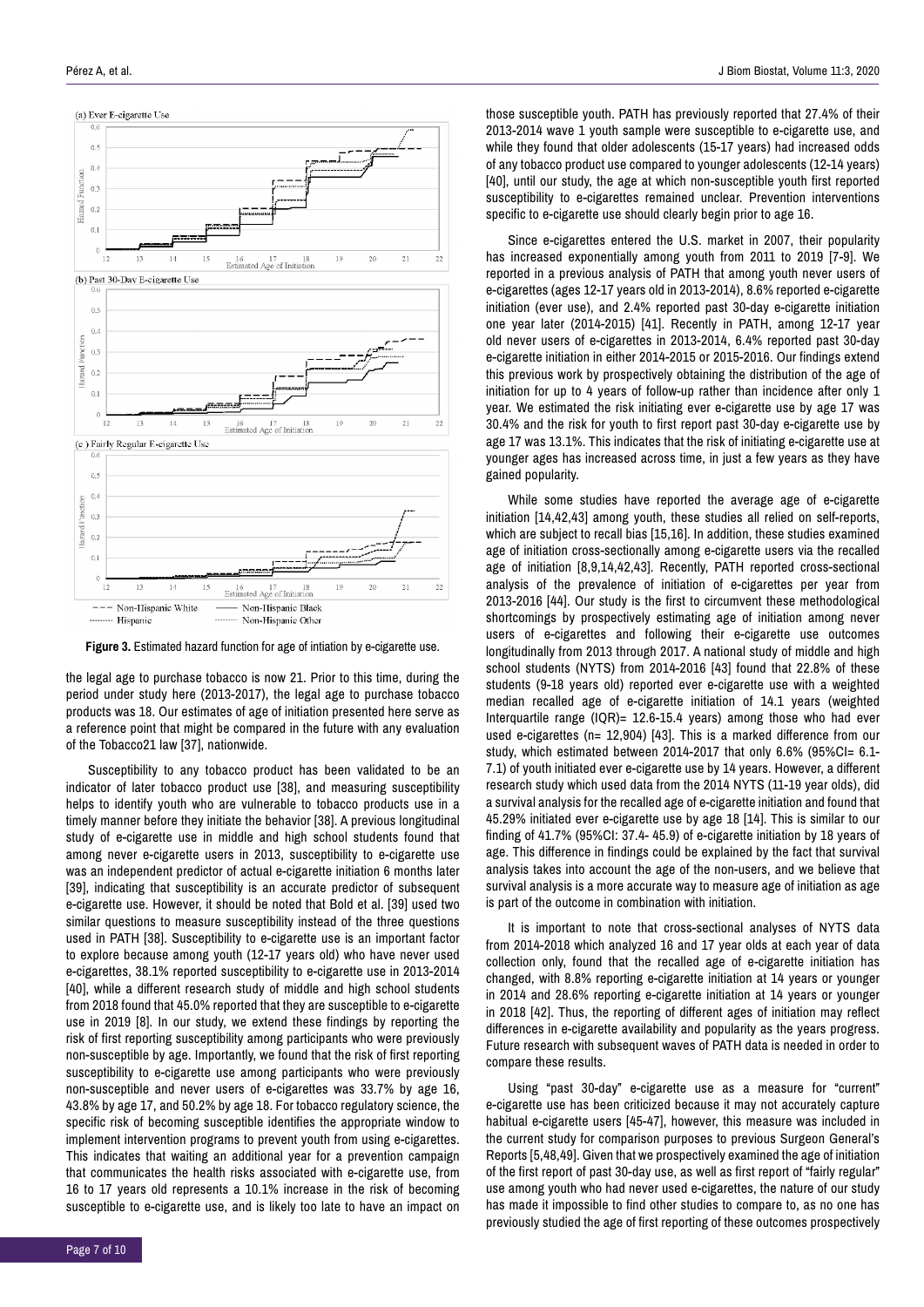among youth to determine when these behaviors emerge. Importantly, Sharapova et al. [43] found that recalling initiating ever e-cigarette use at age 13 or younger was significantly associated with daily use of e-cigarettes in the past 30-days after one year of follow-up. This indicates that age is an important factor to consider, and delaying e-cigarette use to later ages could delay the onset of nicotine dependence and more harmful e-cigarette use behaviors [43]. While some studies have been moving towards e-cigarette use frequency as a stricter timeframe for initiation [44,47], we included a subjective measure of "fairly regular" e-cigarette use in the hope to capture youth who consider themselves habitual users.

We found that boys have a higher risk of first reporting ever, past 30 day and "fairly regular" e-cigarette use at earlier ages than girls, but there was no difference in the age of first reporting of susceptibility to e-cigarette use. A different study on susceptibility using the 2019 NYTS found that there was no statistically significant difference in susceptibility to e-cigarette use between girls and boys [8], which is similar to the findings in our study. However, it should be noted that this study used four similar questions to measure susceptibility instead of the three questions used in PATH. Similar to our study, the findings from PATH wave 1 indicated that there was not a statistically significant difference between boys and girls in susceptibility to any tobacco product use, including e-cigarettes [40]. Future research should resolve these discrepancies in measures of susceptibility, so that more accurate comparisons can be made between studies, informing appropriate intervention development.

While, the 2014 NYTS study indicated that boys have higher risk of initiating ever e-cigarette use earlier than girls, neither the NYTS 2019 study [8] nor the NYTS data from 2014-2016 [43] observed statistically significant differences in the initiation or the recalled age of e-cigarette initiation between boys and girls, respectively. Moreover, PATH youth (12-17 years old) never users of e-cigarettes in 2013-2014 did not observe statistically significance differences between boys and girls in initiating past-30 day e-cigarette use after one year of follow-up [50]. We found that boys have higher risk of initiating ever, past 30-day use and "fairly regular" e-cigarette use at earlier ages than girls. Moreover, both groups followed the same pattern of initiation with initiation peaks occurring between 16 and 17 years and 17 and 18 years for ever e-cigarette use and between 17 and 18 years for past 30-day e-cigarette use. Boys exhibited the highest increase in "fairly regular" e-cigarette use at 21 years, with girls exhibiting only modest increases in "fairly regular" e-cigarette use from 13 to 20 years of age. The earlier age of e-cigarette initiation among boys in our study and the 2014 NYTS study [14] may reflect the greater sensitivity of survival analysis in estimating the full distribution of the age of initiation because age is part of the outcome in combination with e-cigarette initiation, rather than examining e-cigarette initiation alone.

In terms of race/ethnicity, while previous research has established clear patterns of differences in initiation of cigarettes, cigars, and/or hookah use between racial/ethnic groups, it remains unclear how these patterns extend to use e-cigarette use. We found that Non-Hispanic other and Non-Hispanic Black youth have lower risk of initiating ever and past 30-day e-cigarette use at earlier ages compared to Non-Hispanic White youth, but there was no difference between Hispanic and Non-Hispanic White. Our results are consistent with what PATH found in 2013-2014 [50] as well as the NYTS 2019 study [8], although they used slightly different race/ethnicity categories, indicating that the patterns of e-cigarette initiation across these groups has not changed much in the last few years. This is different from the NYTS 2014 study [14] which found that there were statistically significant differences in the age of e-cigarette initiation between Non-Hispanic White, Hispanic, and multi-racial youth versus Non-Hispanic Black and Asian. In addition, our pattern of results is different from the NYTS 2014-2016 study [43], which found that there were statistically significant differences in the recalled age of initiation between Hispanic and Non-Hispanic Black versus Non-Hispanic White youth, with all of them initiating e-cigarettes around 14 years of age. The advantage of our study is that we report the proportion of first reporting of past 30-day e-cigarette use by race/ethnicity across different ages and within one week of precision.

Taken together, the current study adds to the body of tobacco literature by providing prospective estimates for the age of first reporting initiation of multiple e-cigarette behaviors among youth across 4 years of follow-up, providing these estimates stratified by sex and by race/ethnicity. Estimating the age of initiation of first reporting of each one of these e-cigarette use behaviors, or stages in use, is important as researchers can use this information to develop intervention strategies and communication campaigns tailored to each behavior. These proportions of initiation by age and race/ethnicity can be used by policy makers to tailor interventions that target specific subpopulations at the appropriate age before the initiation of susceptibility, ever use, past 30-day use or fairly regular use of e-cigarettes are exhibited. It is important to understand the full distribution of the age of initiation as it provides the window of opportunity for intervention based on the age at which patterns of e-cigarette use change over time and are culturally specific [51].

Previous research has identified many strategies for reducing e-cigarette initiation, which include increasing the price of e-cigarettes, protecting youth from exposure to secondhand e-cigarette aerosol, sustaining media campaigns warning about the health risks of using e-cigarettes that contain nicotine, restricting youth access to e-cigarettes, reducing the amount of nicotine available in e-cigarettes [42,52], prohibiting the sales of flavored e-cigarettes [42,52], educating parents and teachers about the different types of e-cigarette devices used by youth, training them on how to positively influence youth with tobacco/e-cigarette free environments, communicating to youth about nicotine harm and addiction from e-cigarettes, adopting specific e-cigarette-free school campus policies, requesting pediatric healthcare providers to screen youth for e-cigarette use and help those who want to quit [8]. What has previously been missing from intervention strategies is the age at which these campaigns would be the most effective to implement to prevent youth from becoming susceptible to e-cigarette and engaging in harmful e-cigarette use behaviors, such as past 30-day and fairly regular e-cigarette use.

Preventing youth from initiating e-cigarettes at earlier ages will be essential to protecting public health. There is considerable evidence that earlier ages of e-cigarette initiation are associated with greater nicotine dependence and greater exposure to nicotine [53-55], which can result in adverse health outcomes, including altering brain development [5] among youth and novel respiratory illnesses [42]. Importantly, previous research has established that nicotine-dependent youth are less likely to want to quit using e-cigarettes [56], and youth are uniquely vulnerable to developing nicotine addiction, even at low levels of nicotine use [52]. Finally, a 2017 meta-analysis found that e-cigarette use was associated with greater risk for subsequent cigarette initiation and past 30-day cigarette use [57-59], and cigarettes are well known to result in adverse health outcomes, especially the earlier a person starts using them.

Strengths: Conducting secondary data analyses with the PATH Study that has already collected data for a nationally representative longitudinal cohort provides strong evidence that aligns with the purposes and interests of tobacco regulatory science concerning e-cigarettes. Estimating the age of initiation of four e-cigarette use outcomes using time-to-event analyses which accounts for the age of the non-users is more efficient than simply reporting prevalence or incidence [60], including estimates by sex and race/ ethnicity groups which have never been reported before. The contribution of a more precise calculation of the age of initiation for the four outcomes using prospective not recalled self-report data, and identifying which subgroups are most at risk is unique to the tobacco literature.

Limitations: We had to estimate the age of initiation with interval censoring using BRR and non-parametric Turnbull estimators, as participants were not asked to report the exact date of initiation of each e-cigarette use outcome. Still, we depend on self-reported data for e-cigarette use outcomes from these youth. However, these limitations were overcome by the way age of initiation was derived, and upheld the privacy protections for participants. The survival analyses implemented in this report each took 30 hours to run due to the 100 replicate weights, which is a time-consuming process and affects the rapidity of the publication process.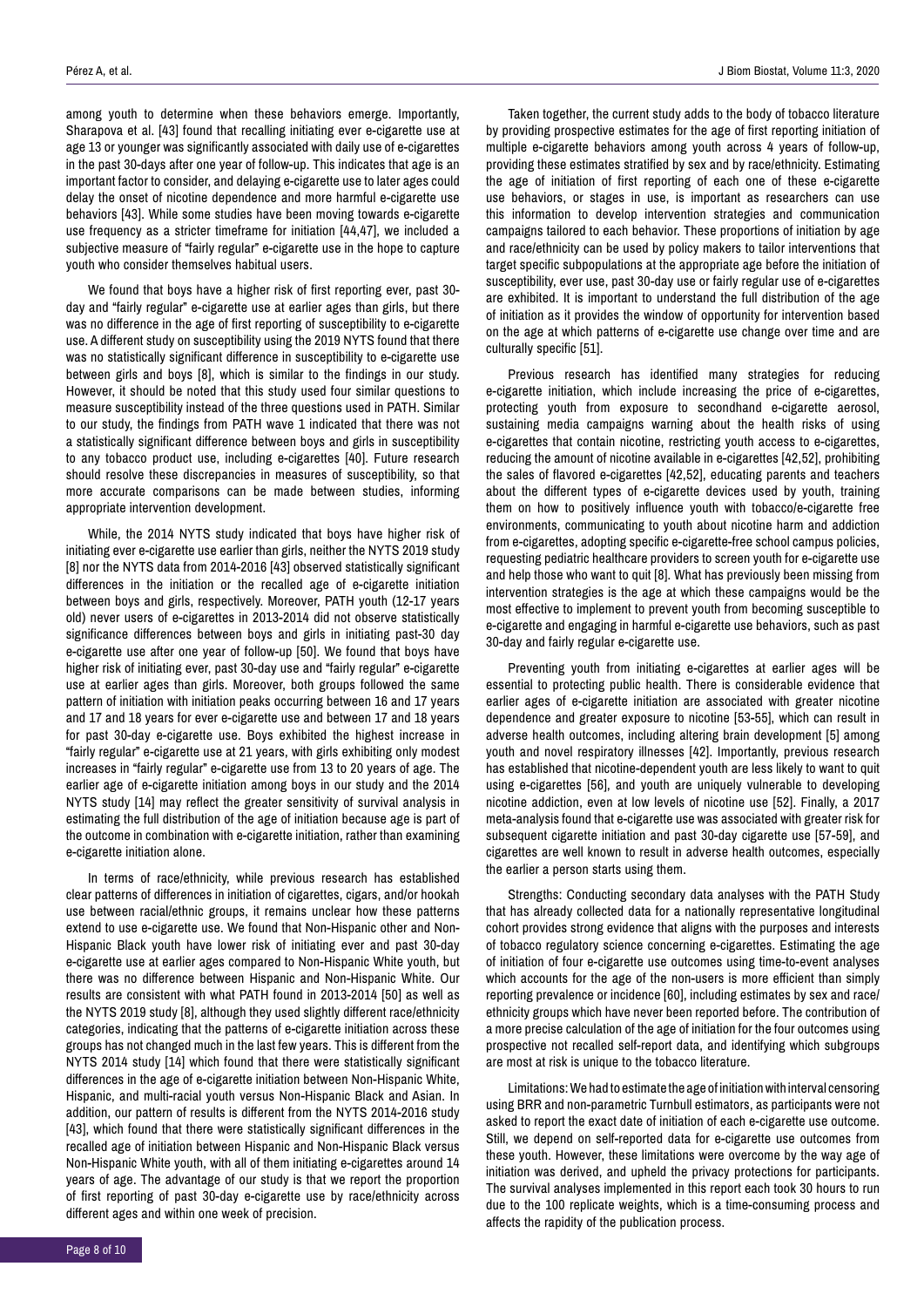## **Conclusion**

Our study suggests e-cigarette preventive interventions should begin before the age of 18 and are especially relevant for youth between the ages of 16 and 17. Specific interventions focused on boys, non-Hispanic White, and Hispanic youth are needed. As a previous study noted that the age of e-cigarette initiation has been decreasing as they become more popular to use among youth [42], we feel that the targeted information about age of first reporting across different e-cigarette use outcomes will be important for researchers, intervention strategists, and policy makers to use in the future. Additionally, the information in this report can serve as a reference point for age of e-cigarette initiation in the years before the federal legal age to purchase tobacco products changed to 21 in the US. It is believed that raising the minimum of age of tobacco sales will prevent an earlier age of initiation for e-cigarette use. Future analyses building upon the ones presented here, could help researchers determine the impact of this new law on youth e-cigarette use in the future.

# **Acknowledgements**

Research reported in this publication was supported by grant number [1R01CA234205-01A1] from the National Cancer Institute (NCI) and the FDA Center for Tobacco Products (CTP). The content is solely the responsibility of the authors and does not necessarily represent the official views of the National Institutes of Health (NIH) or the Food and Drug Administration (FDA).

# **References**

- 1. Elders Joycelyn M, Cheryl L. Perry, Michael P. Eriksen and Gary A. Giovino. "The Report of the Surgeon General: Preventing Tobacco Use among Young People" *Am J Public Health* 84 (1994): 543-547.
- 2. Brian R. Flay. "School-Based Smoking Prevention Programs with the Promise of Long-Term Effects" *Tobacco Induced Diseases* 5 (2009): 6.
- 3. David F. Sly, Gary R. Heald and Sarah Ray. "The Florida "Truth" Anti-Tobacco Media Evaluation: Design, First Year Results, and Implications for Planning Future State Media Evaluations" *Tobacco Control* 10 (2001): 9-15.
- 4. GP Naum, DO Yarian, JP McKenna. "Cigarette Availability to Minors" *The Journal of the American Osteopathic Association* 95 (1995): 663-665.
- 5. Centers for Disease Control and Prevention (US). "E-Cigarette Use among Youth and Young Adults. A Report of the Surgeon General" *National Center for Chronic Disease Prevention and Health Promotion (US) Office on Smoking and Health* (2016).
- 6. Lloyd D. Johnston, Richard A Miech, Patrick M O'Malley and Jerald G Bachman, et al. "Monitoring the Future National Survey Results on Drug Use, 1975-2018: Overview, Key Findings on Adolescent Drug Use" *Institute for Social Research* (2019).
- 7. Karen A. Cullen, Andrea S. Gentzke, Michael D. Sawdey and Joanne T. Chang, et al. "E-Cigarette Use among Youth in the United States, 2019" *JAMA* 322 (2019): 2095-2103.
- 8. Teresa W. Wang, Andrea S. Gentzke, MeLisa R. Creamer and Karen A. Cullen, et al. "Tobacco Product Use and Associated Factors among Middle and High School Students - United States, 2019." *MMWR Surveill Summ* 68 (2019): 1-22.
- 9. Karen A. Cullen, Bridget K. Ambrose, Andrea S. Gentzke and Benjamin J. Apelberg, et al. "Notes from the Field: Use of Electronic Cigarettes and Any Tobacco Product among Middle and High School Students—United States, 2011–2018." *Morbidity and Mortality Weekly Report* 67 (2018): 1276-1277.
- 10. Andrea S. Gentzke, Creamer MeLisa, Karen A. Cullen and Bridget K. Ambrose, et al. "Vital Signs: Tobacco Product Use among Middle and High School Students - United States, 2011-2018" *MMWR Morb Mortal Wkly Rep* 68 (2019): 157-164.
- 11. Teresa W. Wang, Andrea S. Gentzke, Saida Sharapova and Karen A. Cullen,

et al. "Tobacco Product Use among Middle and High School Students - United States, 2011-2017" *MMWR Morb Mortal Wkly Rep* 67 (2018): 629-633.

- 12. Jessica L. Barrington-Trimis, Grace Kong, Adam M. Leventhal and Feifei Liu, et al. "E-Cigarette Use and Subsequent Smoking Frequency among Adolescents" *Pediatrics* 142 (2018): e20180486.
- 13. Samir Soneji, Jessica L. Barrington-Trimis, Thomas A. Wills and Adam M. Leventhal, et al. "Association between Initial Use of E-Cigarettes and Subsequent Cigarette Smoking among Adolescents and Young Adults: A Systematic Review and Meta-Analysis" *JAMA Pediatrics* 171 (2017): 788-797.
- 14. Chen, Xinguang, Bin Yu and Yan Wang. "Initiation of Electronic Cigarette Use by Age among Youth in the U.S" *American Journal of Preventive Medicine* 53 (2017): 396-399.
- 15. David A. Grimes and Kenneth F. Schulz. "Bias and Causal Associations in Observational Research." *Lancet* 359 (2002): 248-252.
- 16. David L. Sackett. "Bias in Analytic Research." *Journal of Chronic Diseases* 32 (1979): 51-63.
- 17. Andrew Hyland, Bridget K. Ambrose, Kevin P. Conway and Nicolette Borek, et al. "Design and Methods of the Population Assessment of Tobacco and Health (Path) Study" *Tobacco Control* 26 (2017): 371-378.
- 18. Eric K. Soule, Andrew D Plunk, Paul T Harrell and Rashelle B Hayes, et al. "Longitudinal Analysis of Associations between Reasons for Electronic Cigarette Use and Change in Smoking Status among Adults in the Population Assessment of Tobacco and Health Study" *Nicotine & Tobacco Research* 22 (2020): 663-671.
- 19. Rodu, Brad and Nantaporn Plurphanswat. "E-Cigarette Use among Us Adults: Population Assessment of Tobacco and Health (Path) Study" *Nicotine & Tobacco Research* 20 (2017): 940-948.
- 20. US Department of Health and Human Services, National Institutes of Health, National Institute on Drug Abuse and US Department of Health and Human Services, et al. "Population Assessment of Tobacco and Health (Path) Study [United States] Restricted-Use Files" *Inter-university Consortium for Political and Social Research (ICPSR)* (2020).
- 21. US Department of Health and Human Services, National Institutes of Health, National Institute on Drug Abuse and US Department of Health and Human Services, et al. "Population Assessment of Tobacco and Health [United States] Public-Use Files, User Guide." *Ann Arbor, MI: Inter-university Consortium for Political and Social Research (ICPSR)* (2018).
- 22. Joycelyn M. Elders, Cheryl L. Perry, Michael P. Eriksen and Gary A. Giovino. "Reports of the Surgeon General: In Preventing Tobacco Use among Youth and Young Adults: A Report of the Surgeon General" *Atlanta (GA): Centers for Disease Control and Prevention (US)* (2012).
- 23. Dianne M. Finkelstein "A Proportional Hazards Model for Interval-Censored Failure Time Data" *Biometrics* 42 (1986): 845-854.
- 24. Robert Gentleman and Charles J. Geyer. "Maximum Likelihood for Interval Censored Data: Consistency and Computation." *Biometrika* 81 (1994): 618-623.
- 25. Ruth L. Goodall, David T. Dunn and Abdel G. Babiker. "Interval-Censored Survival Time Data: Confidence Intervals for the Non-Parametric Survivor Function" *Statistics in Medicine* 23 (2004): 1131-1145.
- 26. Jianguo Sun "Variance Estimation of a Survival Function for Interval-Censored Survival Data" *Stat Med* 20 (2001): 1249-1257.
- 27. Meei P. Ng "A Modification of Peto's Nonparametric Estimation of Survival Curves for Interval-Censored Data." *Biometrics* 58 (2002): 439-442.
- 28. Bruce W. Turnbull. "The Empirical Distribution Function with Arbitrarily Grouped, Censored and Truncated Data" *Journal of the Royal Statistical Society. Series B (Methodological)* 38 (1976): 290-295.
- 29. Atul Kotwal, Ruchika Thakur and Tulika Seth. "Correlates of Tobacco-Use Pattern Amongst Adolescents in Two Schools of New Delhi, India" *Indian Journal of Medical Sciences* 59 (2005): 243-252.
- 30. Elbert D. Glover, Molly Laflin and Steven W. Edwards. "Age of Initiation and Switching Patterns between Smokeless Tobacco and Cigarettes among College Students in the United States" *American Journal of Public Health* 79 (1989): 207-208.
- 31. Joycelyn M. Elders "Preventing Tobacco Use among Young People" *In*